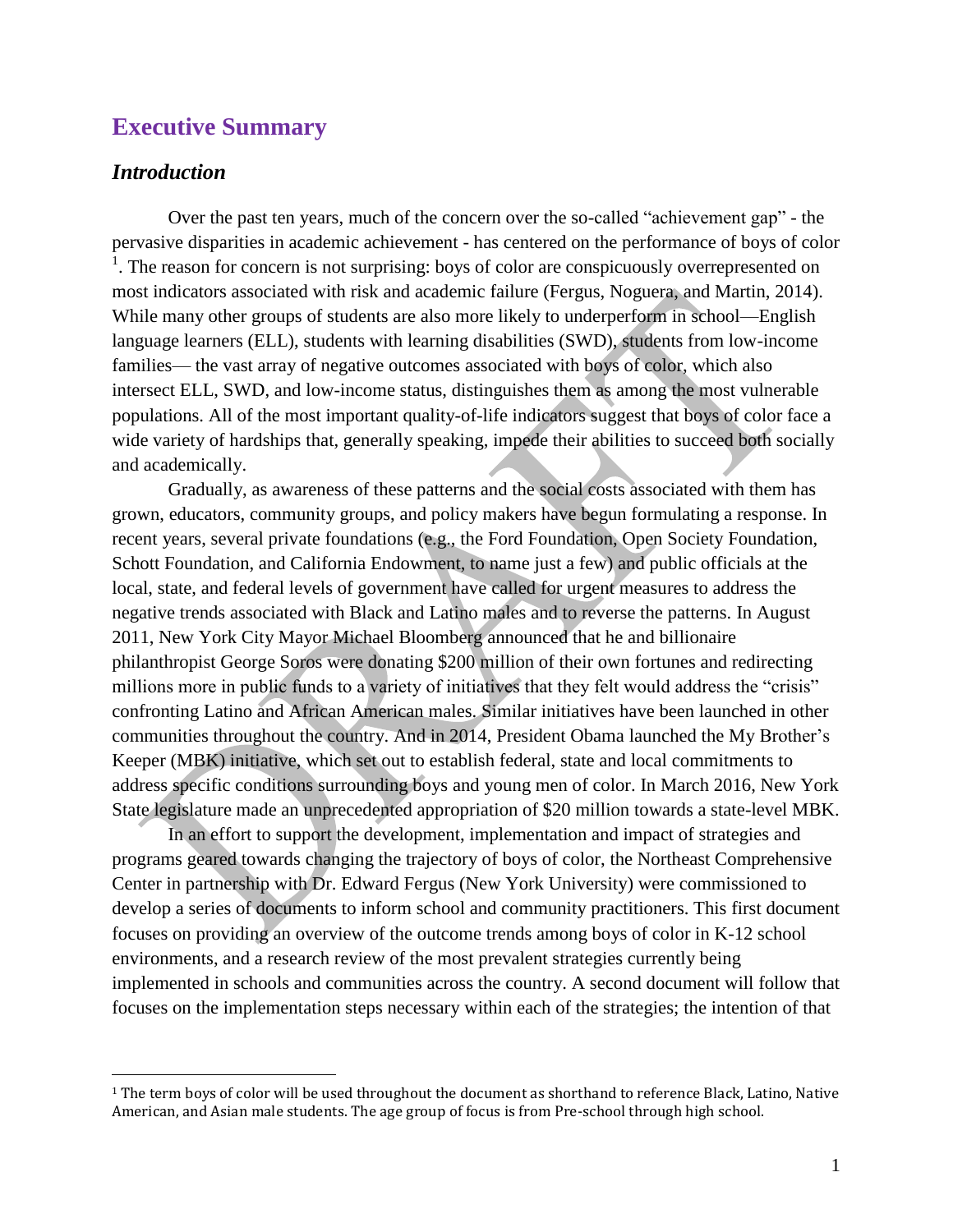document will be to provide schools and communities a roadmap of how to consider fidelity during the implementation process.

The following provides a summary of the most salient information available in this document.

# *Summary of Academic Outcomes*

The preponderance of outcome information shared in this document highlights a variety of issues and potential areas of intervention. The following summarizes the salient findings:

Academic Achievement

- Nationally, by the time Black students are in  $12<sup>th</sup>$  grade, over 60% and 50% are below basic levels in Math and Reading, respectively.
- Nationally, by the time Black and Latino male students are in  $10<sup>th</sup>$  grade, they are overrepresented in the lowest GPA (below 2.5).

### Graduation and Dropout Patterns

- In NYC, among the 2007 graduating cohort of Black and Latino males, 16% dropped out.
	- o The 2007 cohort of Black and Latino males who dropped out left over a threeyear period.
	- o The 2007 cohort of Black and Latino males who dropped out were uniquely different from their graduating peers by several variables. They were typically overage and completed fewer than 5 credits in 9<sup>th</sup> grade. Moreover, more than half were at level 1 proficiency in  $8<sup>th</sup>$  grade and had failed two or more core courses in 9<sup>th</sup> grade.
- In NYC, among the 2007 graduating cohort of Black and Latino males, 28% attained a Regents diploma.
	- o Among the 2007 cohort of Black and Latino males who received a Regents diploma, nearly 50% were below proficiency in  $4<sup>th</sup>$  grade ELA and Math.
	- o Among the 2007 cohort of Black and Latino males who received a Regents diploma, over 60% and 80% of Level 1 performers moved up at least one performance level between  $4<sup>th</sup>$  and  $8<sup>th</sup>$  grade in Math and ELA, respectively.

Special Education Enrollment

- Nationally, Latino males have the lowest enrollment in special education in proportion to their overall enrollment.
- Nationally, Native American males have the highest overrepresentation in special education in proportion to their overall enrollment.
- Nationally, Black males appear proportional in their special education enrollment in proportion to their overall enrollment.
- In NYS, Black students are disproportionately represented in the emotional disturbance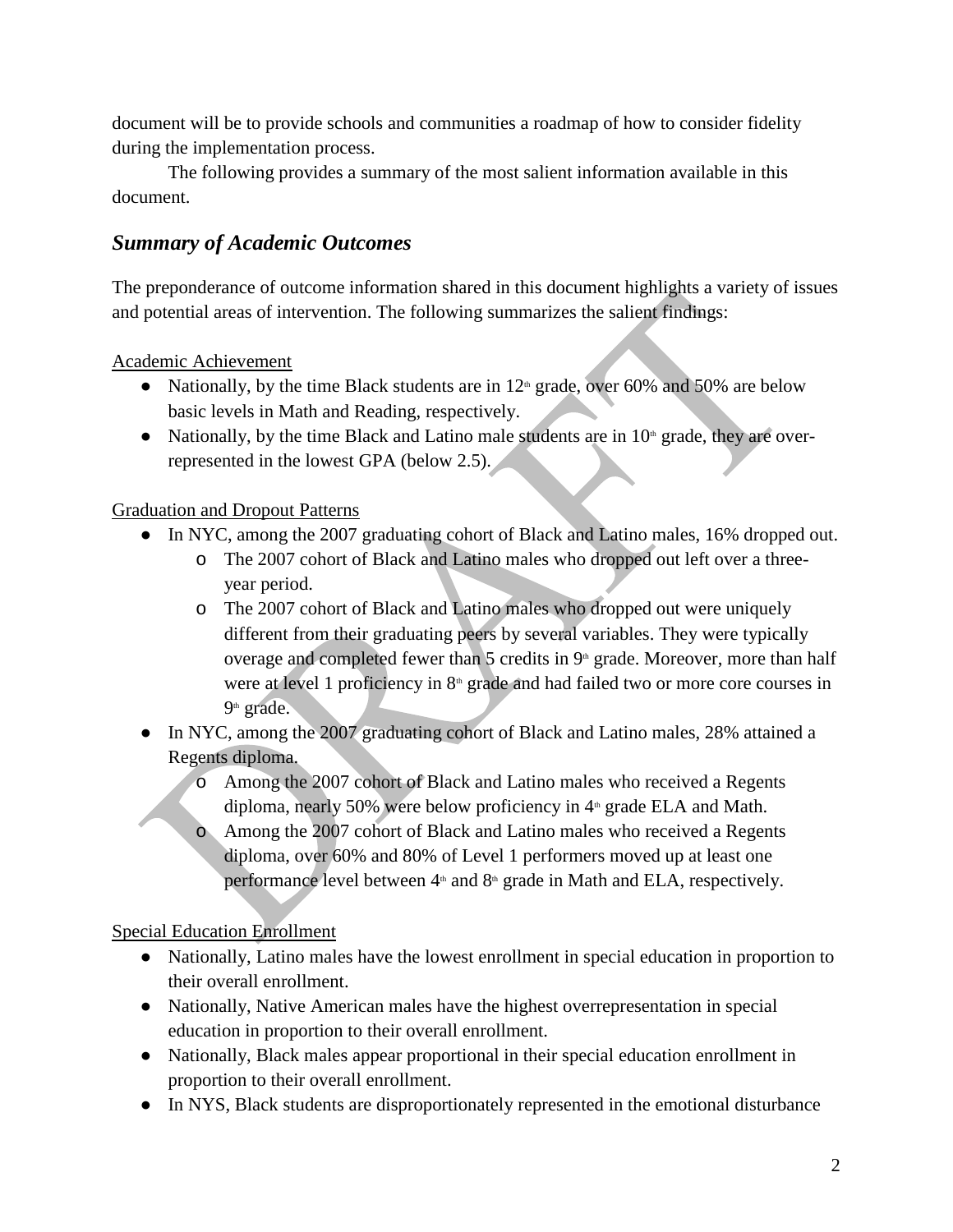and intellectual disability special education category.

#### Gifted and Talented Program enrollment

- Nationally, White and Asian males maintain the highest enrollment in gifted and talented programs.
- In NYS, Black and Latino students are under-enrolled in gifted and talented programs relative to their overall enrollment.

### Behavioral Referrals and Suspensions

- Nationally, Black, Latino and White male and female students are experiencing high rates of receiving one or more in-school suspensions.
- In NYS, Black male students are disproportionately represented in all forms of suspension (in-school, out-of-school, and more than one).
- In NYS, Black male students are three times more likely to experience suspension.

These patterns suggest specific domains of educational practice and policy that require further examination and remedy. The most critical domains are: 1) practice and policy related to special education, gifted/talented programs, and discipline; and 2) the need for targeted intervention(s) to disrupt current academic trajectories.

In the first domain, patterns of disproportionate representation in special education, gifted/talented programs, and discipline practices require, at minimum, a closer examination of practices and policies that set the stage for these disproportionate outcomes. In the second domain, patterns of academic under-performance at various grade levels require strategies to provide targeted and research-based interventions to change the current trajectory. Both domains of strategies are necessary for school, local government, and community organizations to begin addressing: systemic issues (domain 1) and current trajectories (domain 2). Various research on school reform suggests that attention to one at the expense of the other minimizes the potential for institutionalizing improvements (Bryk and Schneider, 2002; Payne, 2008; Tyack and Cuban, 1995).

# *Summary of Review of Research on Emerging Practices*

Given the conclusions suggested in *Section 1: Overview of Academic Outcomes* and the prevalence of strategies emerging among schools, *Section 2: Review of Research on Emerging Practices* prioritizes specific strategies and programs. The intention of this section is to provide a broad overview of each strategy and program, including a summary of its operation and relevant research on its impact and/or outcomes. The eleven strategies and programs examined in the brief include:

### *Strategy 1: Mentoring*

Mentoring, defined as a long-term face-to-face relationship between an adult and student, has demonstrated positive outcomes for boys and young men of color. When mentoring programs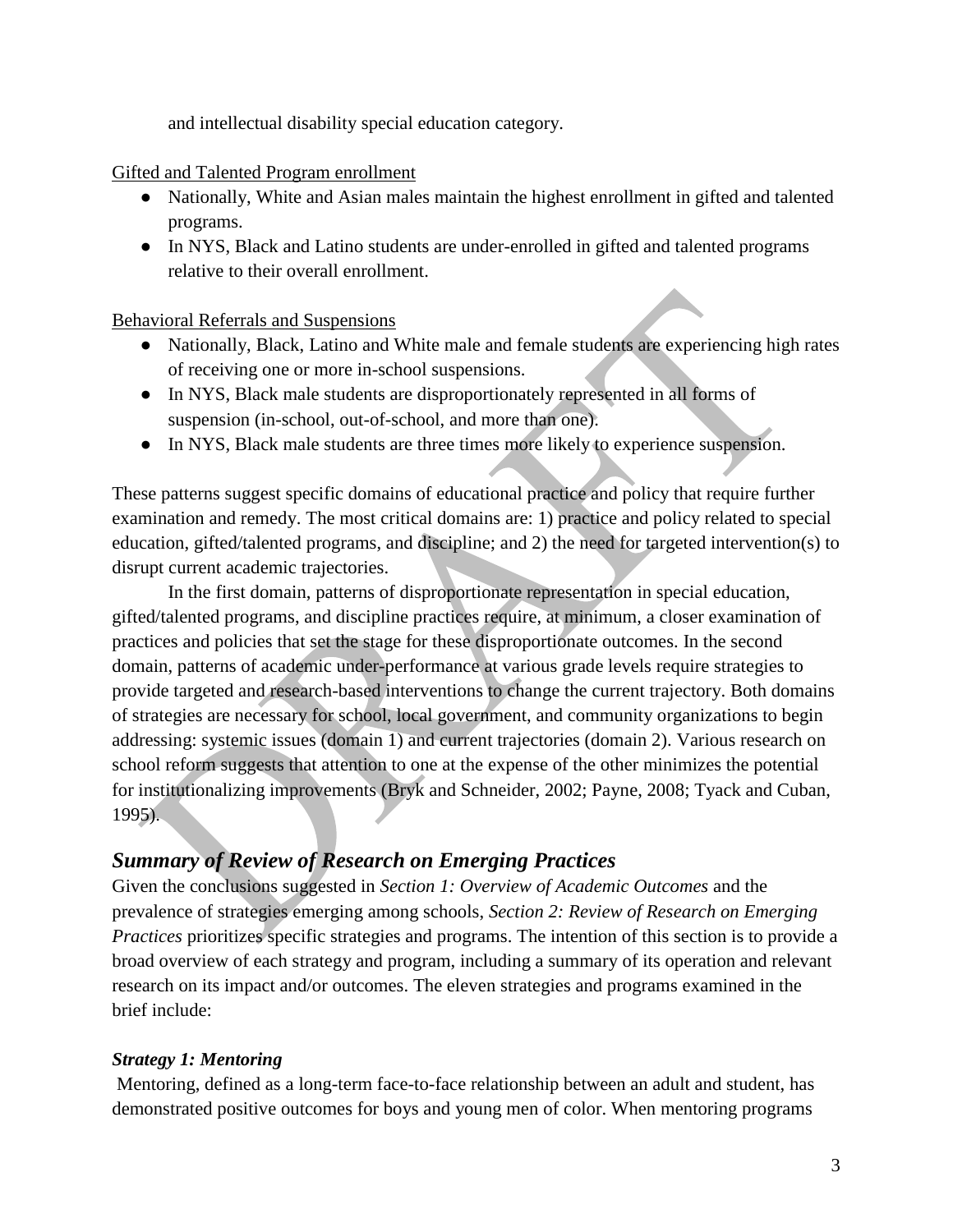incorporate structured activities, social emotional development and support, and positive adult male role models of color, boys and young men of color experience positive outcomes. These positive outcomes include improved relationships with their parents, increased attendance and academic performance, and enrollment in college at higher rates.

#### *Strategy 2: Recruitment of Racial/Ethnic Minority Teachers*

Racial and ethnic minority teachers can serve as models of achievement and positively influence the academic achievement and self-perceptions of students of color. Furthermore, racial and ethnic minority teachers provide similar life experiences and cultural backgrounds that enhance and support student learning. Historically an overwhelmingly low percentage of racial and ethnic minority teachers have been found in districts and schools across the United States. To address the scarcity of racial and ethnic minority teachers in school, recruitment efforts have been developed through state education agencies (SEAs), early outreach/pre-collegiate programs, university programs, non-traditional and alternative pathways, and scholarship funds and fellowships.

#### *Strategy 3: Culturally Relevant Curriculum and Instruction*

Commonly referenced and adopted as Ladson-Billings' (1994) coined term "culturally relevant teaching" which is defined as an "approach that empowers students, intellectually, socially, emotionally, and politically by using cultural referents to impart knowledge, skills, and attitudes", culturally relevant curriculum and teaching is an instructional approach and practice that increases academic, social, and cultural success of students of color through infusing class lessons with their culture, background, and experiences. When integrated into the classroom, culturally relevant curriculum and instruction positively impacts student achievement increasing levels of engagement, confidence, and interest in school. Furthermore, it impacts school discipline: decreasing school suspensions, expulsions, police and special education referrals. Districts and schools that have practiced culturally relevant curriculum and instruction in their classrooms sought to do so by addressing teachers' mindsets and beliefs through professional development and training, embracing student experiences and interests, and supporting ELL and bilingual students.

#### *Strategy 4: Rites of Passage Programs*

Rites-of-passage programs provide youth with experiences and information to strengthen social and spiritual development into adulthood while encouraging the adoption of attitudes, behaviors, and practices important to healthy youth development (Piert, 2007; Okwumabua et al., 2014). Rites-of-passage programs examined in the brief, commonly delivered through schools and community based organizations, included transitional phases, activities centered on ethnic identity development, and community involvement. Boys and young men of color who entered into the examined rites-of-passage program developed a strong sense of ethnic identity, improved self-esteem, better relationships, and commitment to their communities.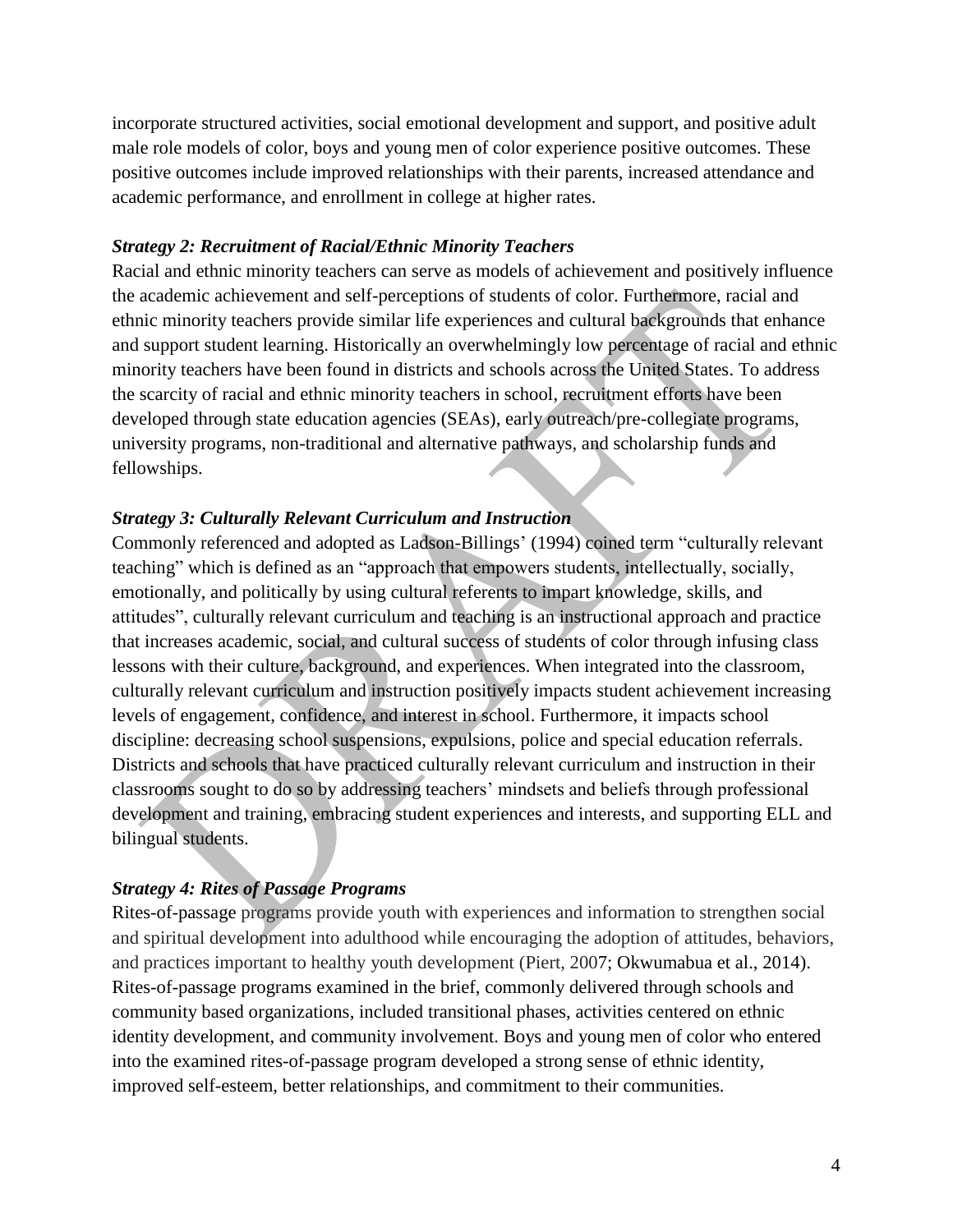#### *Strategy 5: College Readiness Programs*

The examined college readiness programs in the brief demonstrate that when a student is provided with academic and social supports, develop an awareness for college, and are prepared academically to take college level courses their chances of enrollment and success in college increases. While boys and young men of color are graduating at higher rates than previously documented, as a group they are underrepresented in college. The college readiness programs highlighted in this section provide boys and young men of color opportunities to develop an awareness for college and career pathways, acquire required knowledge and skills for success in college courses, and access to social supports to develop practices that will increase academic motivation and self-confidence.

#### *Strategy 6: Character Education Programs/Social Emotional Learning*

Character education and social emotional learning prepare and equip boys and young men of color with the ability to navigate and manage their lives. Character education is defined as "formal education" developed with the intention to teach students virtues such as respect, responsibility, self-control, that enable them to act or demonstrate morality (Park, 2004). While social emotional learning is defined as a process for learning life skills, including how to manage one's emotions, behaviors, relationships and to work effectively with others (CASEL, 2015). Together, they enhance boys and young men of color's ability to thrive as they meet the demands of school and life. Common practices found in character education programs and social emotional learning include a change in policies and organizational structures, use of teaching practices to foster social emotional development in the classroom, change in school culture and climate, and parent and community involvement.

### *Strategy 7: School Policy Change*

School policies have been documented as barriers to success for boys and young men of color; creating disparities and inequities in academic achievement. However, schools and districts have changed policies around discipline, special education and advanced placement (AP) enrollment impacting the life trajectory and success of boys and young men of color. Through school policy change districts and schools have adopted processes, approaches, and practices to revise, remove, and re-design policies that have historically marginalized this population. Changes to school policies have shifted assessment practices reducing special education referrals, increasing AP enrollment and success, and reducing expulsions and suspension of boys and young men of color.

#### *Strategy 8: Early Warning Systems*

Early Warning Systems (EWS) identify students who are "at-risk" for academic failure, disengagement, and dropping out based on three predictors: attendance, behavior, and course performance. The three predictors, commonly referred to as the "ABCs" of early warning interventions, alert schools on providing "at-risk" students with targeted interventions and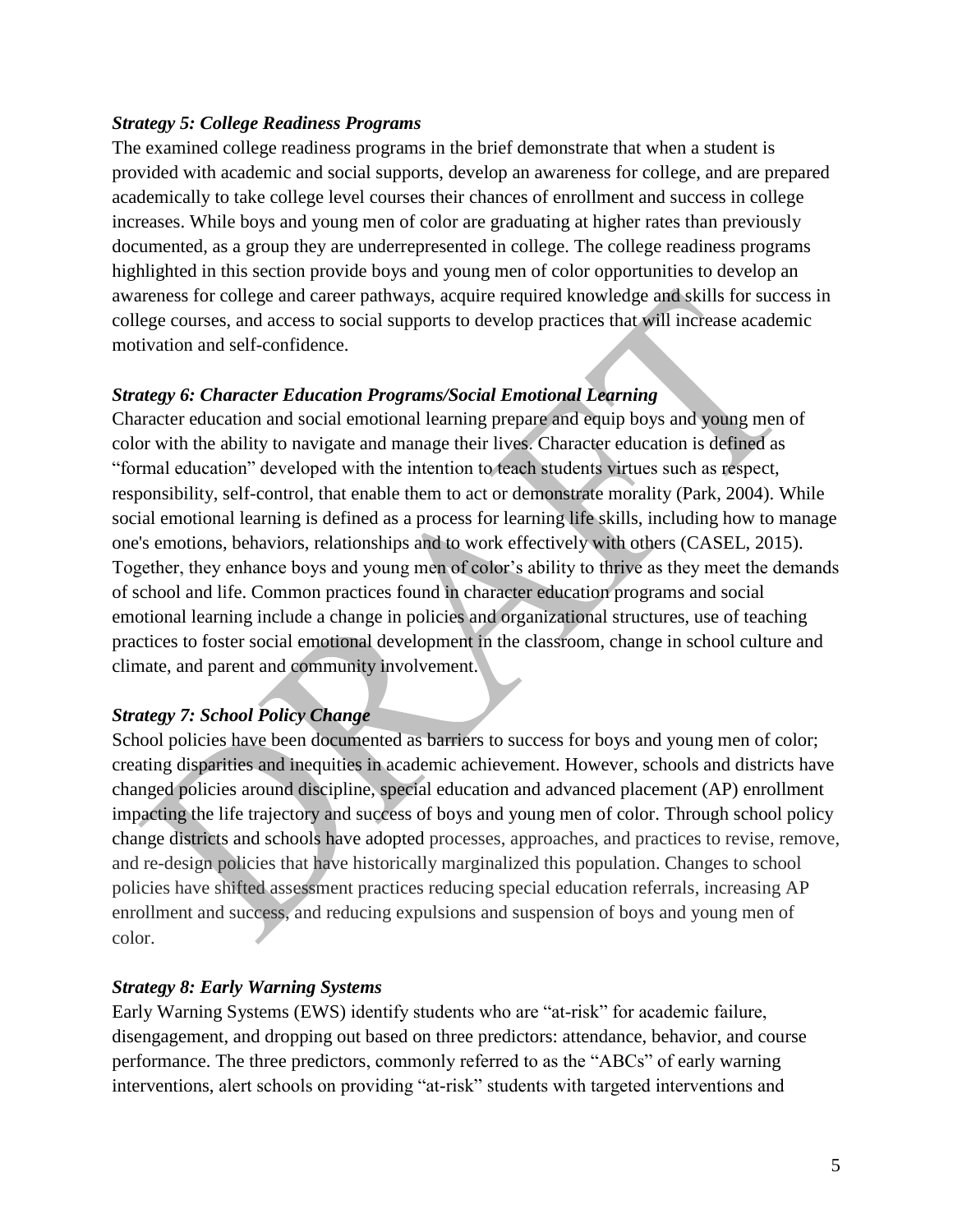supports that will place them on the track to graduation. The brief examines EWS with specific targeted interventions and supports for students in elementary, middle, and high school. Effective EWS promptly identify "at risk" students, immediately provide short and long term targeted interventions and supports, monitor interventions for their effectiveness/ineffectiveness, modify ineffective interventions and supports, and report outcomes to continue supporting "at-risk" students on their path to graduation.

### *Strategy 9: Family and Community Engagement*

Family and community engagement, commonly referred to as an intervention that promotes student success and achievement, is defined in two parts. Family engagement refers to a partnership between families, schools, and communities to enhance and support student learning and achievement. While community engagement refers to the support and services that community based organizations provide to support student learning and increase family engagement. Together, family and community engagement creates support systems, in and out of school, to help students achieve academic success. Research demonstrates that when districts and schools build relationships with families and communities, students attend school more, improve their academic performance, and change their attitude and mindset about school. Although positive student outcomes are associated with family and community engagement, schools have historically lacked effective and genuine partnerships with racial and ethnic parents and families. Therefore, creating barriers to family engagement and negatively impacting their level of engagement. Despite the barriers, scholars and schools/districts have developed various frameworks, partnerships, and strategies to increase parent engagement among parents of color to improve the learning outcomes, academic achievement, and social and emotional development.

### *Strategy 10: Community Schools*

Community schools, recognized as the "hub" of a community, provides programs and services through community based partnerships that address the holistic development of youth. The academic, social, and health based programs and services provided are tailored to not only meet the needs of youth but their families and members of the community. Community schools have demonstrated their commitment to enhancing outcomes for boys of color by placing emphasis and priority on the needs of students of color and socioeconomically disadvantaged backgrounds. Furthermore, their effort to address communal disparities and alleviate inequities has produced stronger and healthier students, families, schools, and communities. Therefore, resulting in students who are healthier emotionally, physically, and socially.

### *Strategy 11: Single Sex Gender/Sex Schools*

Although single-sex  $(SS)$  schools have been in existence since the  $19<sup>th</sup>$  century, the research on SS schooling effectiveness in comparison with co-education (CE) schooling is mixed. The research on SS education has primarily focused on how it differs from CE and whether SS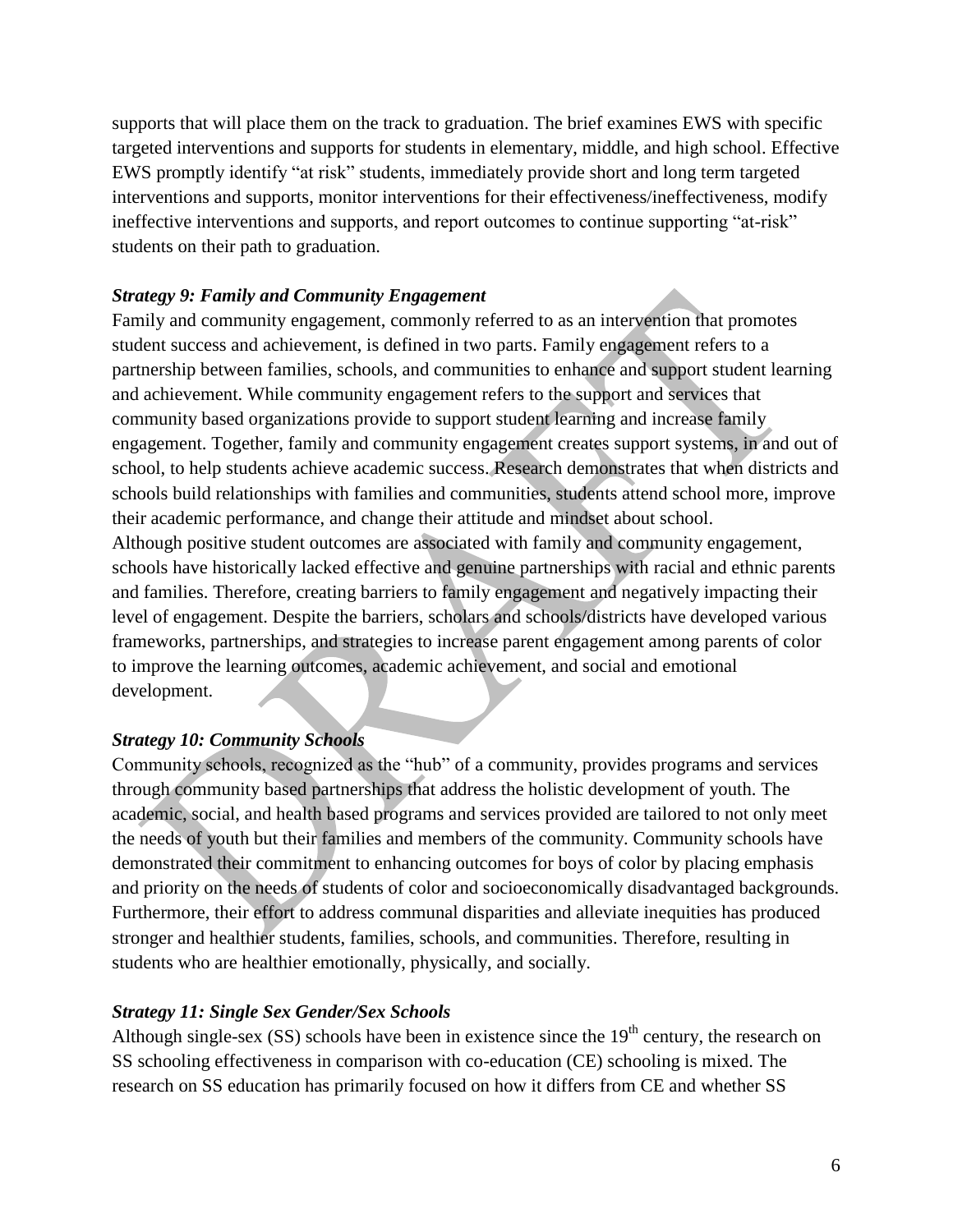education results in statistically significant achievement gains compared with achievement in CE education, as well as attention to causal relationships between the SS strategy and a focused outcome area. Due to the large number of studies on single-sex schools and the variation in their conceptual focus few reports exist or have been commissioned to conduct a review of SS and CE comparison studies; Fred Mael's reports (Mael, 1998; and Mael, et. al., 2005) represent the most extensive review of these studies. Overall, many of the studies outlined by Mael (2005) identified a mix of findings; however, more studies cited positive achievement gains in SS schools than they did CE schools.

Thus the impact studies of single-gender/sex school environments points to the following positive results: 1) Girls in single-gender/sex environments compared to girls in Co-educational settings perform slightly better in all academic subjects; and 2) Under-performing boys in singlegender/sex environments compared to boys in co-educational settings perform slightly better in the subjects of under-performance.

# *Summary of Program and Strategy Research Review*

States, districts, schools, and organizations have established initiatives, programs, and interventions to address outcomes for boys of color. Each addresses some facet of their lives in the hope of improving outcomes under historically unfavorable circumstances. The programs and strategies included in this current document are the following: mentoring; rites of passage; early warning systems; special education, suspension and AP/gifted enrolled policy changes; single gender/sex schools; college readiness programs; community schools; family and community engagement; culturally relevant/responsive pedagogy; racial/ethnic teacher diversity; and character education/social emotional learning programs. The programs and strategies selected for this brief exemplify current interventions established or adopted to enhance outcomes for boys of color. While the interventions address challenges and outcomes identified by research for boys of color, they may be regarded as promising at this juncture, given the limited availability of impact studies.

Each program and strategy contains multiple components and examples, however based on the available information, in particular the descriptive studies, in our review we identified the following common components, consistently demonstrated:

## **Race, Gender and Academic Identity**

All of the interventions identified an associative relationship between racial, ethnic and gender identity, academic achievement, and the cognitive, physical, and social development of boys of color. Whether persons of color were reflected in a classroom teacher(s), mentor(s), or lesson(s), across all interventions the efforts appear to have enhanced the self-perception, identity, behavior, attitude, and academic performance of boys of color.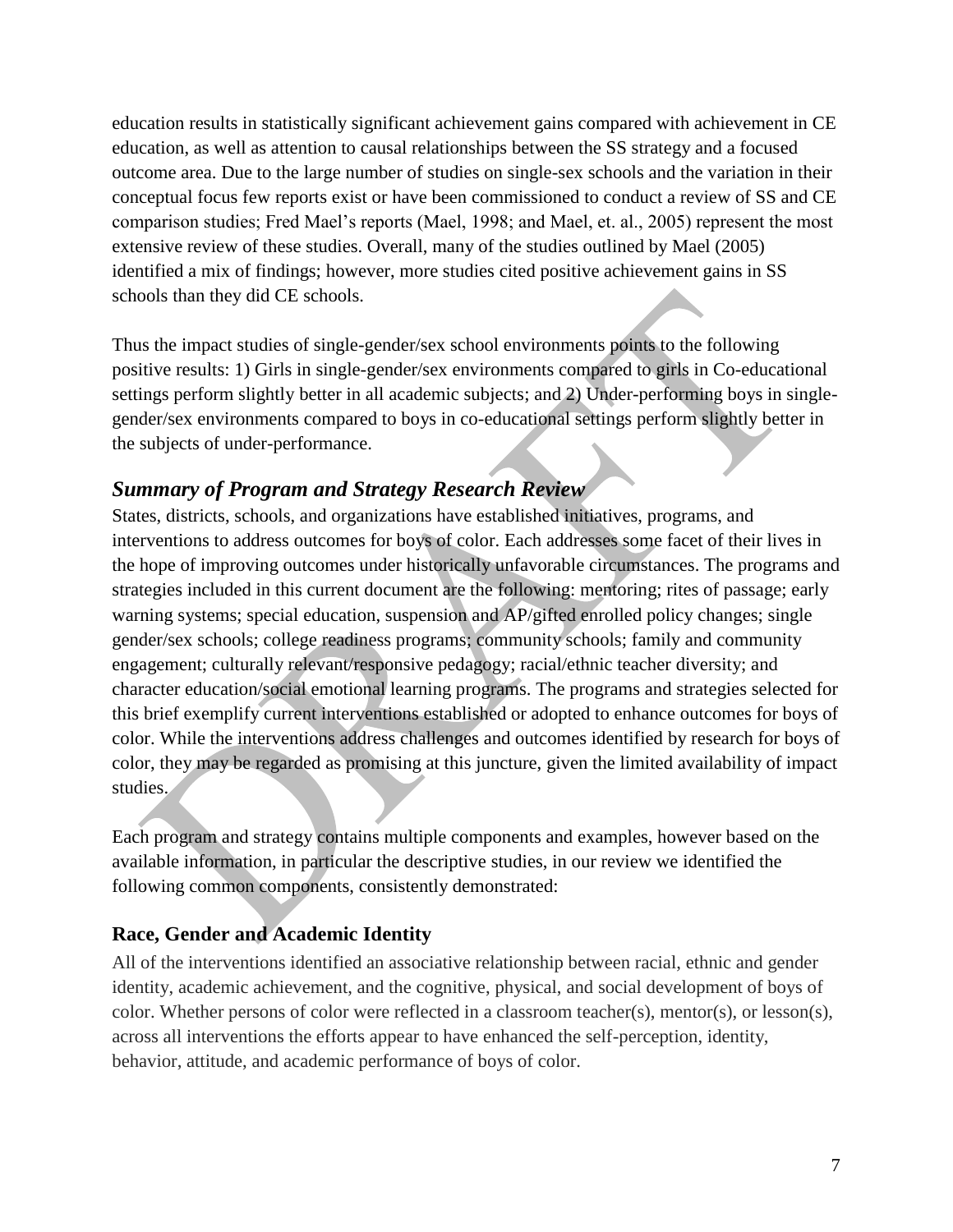### **Cultural Competency and Relevance**

Among the interventions, cultural competence and relevance are seen as essential in enhancing outcomes for boys of color, especially in the classroom with respect to academic performance, identity formation, academic identity and attitude, and behavior. Cultural relevance, whether through structured activities, curriculum, or supports, helped boys of color to change their selfperceptions about academic success, attending college, and other adulthood outcomes (e.g., economic mobility). Research also highlights correlations between reductions in special education referrals and extreme discipline practices and increased use of culturally competent curriculum and strategies.

### **Social and Emotional Support**

Across all interventions, social and emotional development was defined as a need for boys of color. Because boys of color experience variations of discrimination, community violence, limited academic opportunities, trauma, poverty, family distress, and social stigma, the interventions identified social and emotional development as a mitigating strategy. By finding themselves in safe and protective environments, interacting with positive role models, engaging in culturally centered activities, and enrichment opportunities, boys of color registered improvements in self-image, behavior, attitude, and academic performance. The social and emotional components assisted boys of color in learning how to manage and address experiences of racial and gender based discrimination, recognize their feelings, cope with frustration and disappointment, manage conflicts positively, and develop healthy relationships with peers and adults.

## **Policy Changes**

Substantive research suggests that the manner in which school-based policies are created can serve as systemic barriers for boys of color, even at times, stimulating the school-to-prison pipeline. Specifically, such policies that reduce opportunities for equitable and responsive interventions that directly affect students' achievement and social emotional development. Many positive school-based interventions were developed through policy changes. Leaders influenced their districts, schools, staff, and communities to adopt policy changes—that is, practices, strategies, and interventions—that would improve outcomes for boys of color. As documented in the brief, such policy changes used culturally relevant instruction and curriculum, enforced alternatives to suspensions, and increased opportunities to enhance college readiness for boys of color.

# *Data Collection*

Across multiple interventions, few descriptive and/or impact reports on outcomes for boys of color were available, however the desire for developing an empirical basis was identified. Additionally, while this report focuses on boys of color, specific groups (e.g., Native Americans and Asian subgroups) were not represented due to missing or nonexistent data. To expand